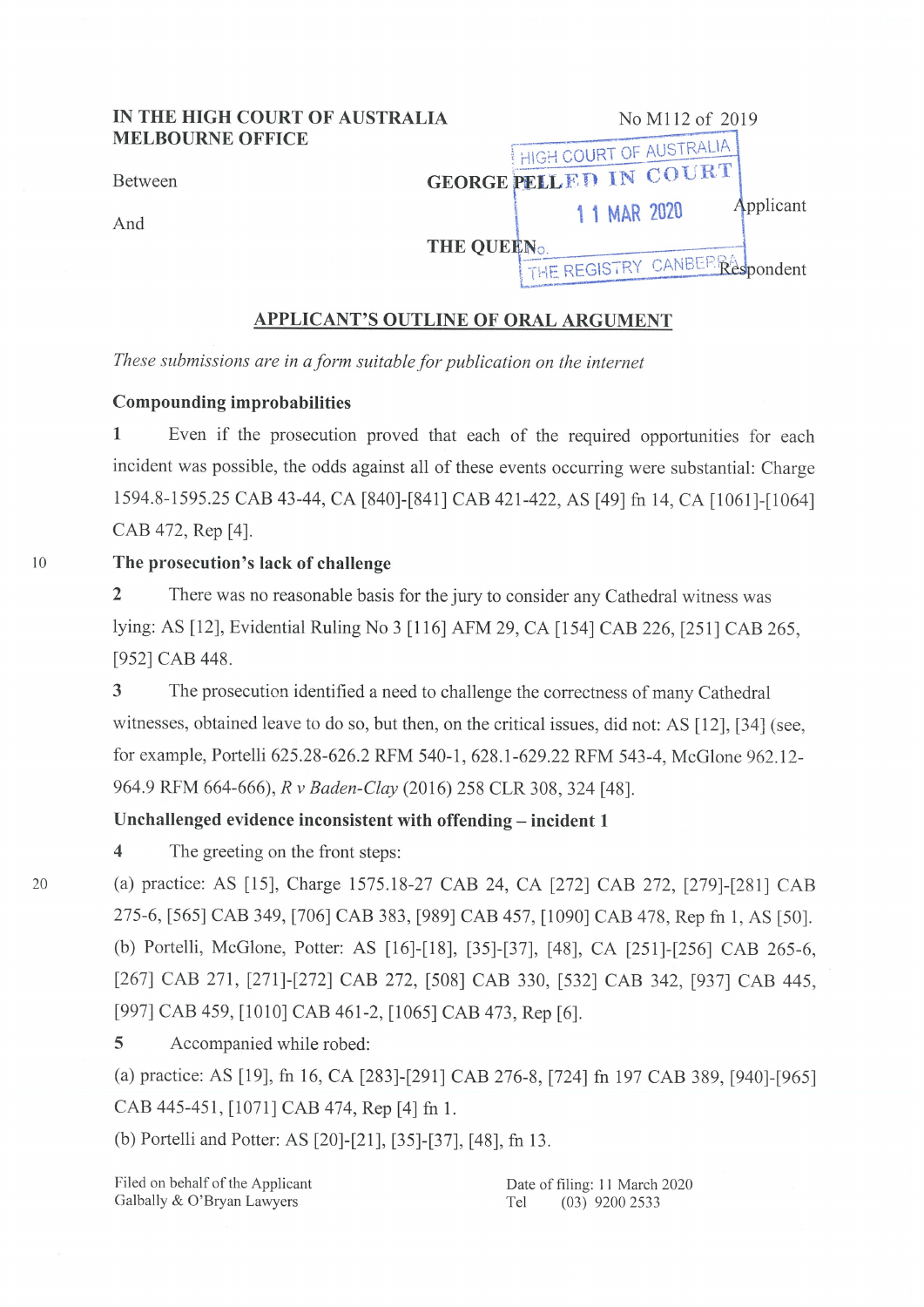**6** The 'hive of activity': AS [24].

*The prosecution at trial:* 

(a) Wrongly assimilated Potter's 5-6 minutes of 'private prayer time' with the undisputedly required 5-6 minutes for offending: Prosecution Closing 1384.28-1385.5 (Parties' Further Materials **(PFM)** 32 fn 126), Potter 473.17-27 RFM 380,474.8 RFM 381, 476.9-477.7 RFM 383-4, 522.18-22 RFM 430, cf Prosecution Closing 1358.15-1359.19 RFM 790-1.

(b) Presented a theory on the servers to the jury which had to be withdrawn as lacking an evidentiary foundation: Rep [8], Connor 1039.9-1040.25 RFM 713-4, McGlone 981.17- 982.28 RFM 683-4, 986.16-28 RFM 688, 990.10-20 RFM 692.

#### IO *The majority:*

(c) Concluded that it was open to the jury to find the offending occurred during Potter's private prayer time but this was contrary to the evidence that the complainant and other boy were travelling in an external procession at this time: AS [56], CA [300] CAB 281, [293] CAB 279, fn 125 CAB 303, [964]-[965] CAB 451.

*The respondent in this Court:* 

( d) Asserts the majority accepted the prosecution argument at trial that included the theory later withdrawn: RS [56] fn 210.

(e) Continues to maintain that the 5-6 minutes of offending occurred during Potter's 5-6 minutes of private prayer time: RS [61].

20 (f) Relies {RS [59] fn 224} on a theory of the movements of the servers: (i) contrary to the servers' own (ignored) evidence: Connor 1039.9-1040.25 RFM 713-4, McGlone 981.17- 982.28 RFM 683-4; (ii) not put to the servers at trial; (iii) not argued in closing by the prosecution at trial: Prosecution Closing 1368.3-18 AFM Annexed to Reply 2; (iv) not submitted by the respondent to the appellate court: Respondent's Written Case [23](d) PFM 85-6, [44]-[45] PFM 94-5, Respondent's Schedule of Evidence Table D PFM 112-114 (cf Respondent's Summary of References Table D); (v) that even on Potter's evidence does not <sup>p</sup>lace the servers who return in procession away from the priests' sacristy at the required time for the required period: Potter 496.8-13 RFM 404, 518.4-519.22 RFM 426-7.

(g) Incorrectly asserts that the evidence of McGlone, Cox and Finnigan (not relied on by the 30 prosecution at trial for this point) suggests a gap at the required time of the required duration: RS [62], McGlone 931.29-31 RFM 633, 943.9-13 RFM 645, 945.26-30 RFM 647, 944.10-14 RFM 646, Cox 350.6-30 RFM 325, CA [299] CAB 281, Finnigan 422.1-22 RFM 341, CA [298] CAB 281.

> <sup>7</sup>The robes: AS [22]-[23], fn 13, CA [146] CAB 224, [256] CAB 266, [824] CAB 417, RS [15].